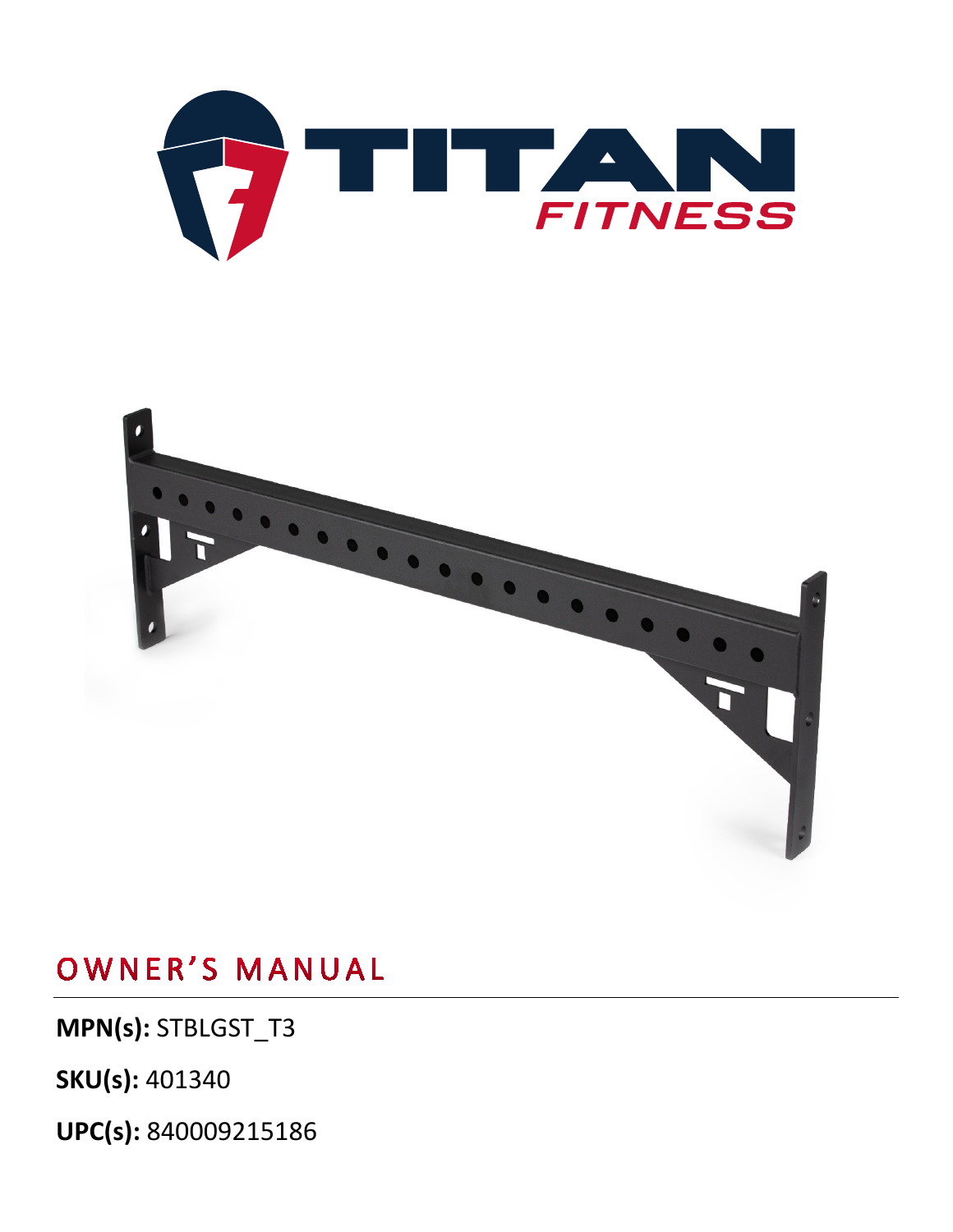

| <b>KEY</b> | <b>BOX</b> | <b>DESCRIPTION</b>       | <b>QTY</b> |
|------------|------------|--------------------------|------------|
| (1)        |            | <b>CONNECTING FRAME</b>  |            |
| (2)        | 1          | FLAT WASHER @17*@30*3    | 12         |
| (3)        |            | <b>SPRING WASHER @16</b> | 6          |
| (4)        |            | <b>M16 NUT</b>           | 6          |
| (5)        |            | HEX BOLT M16*85          | 6          |

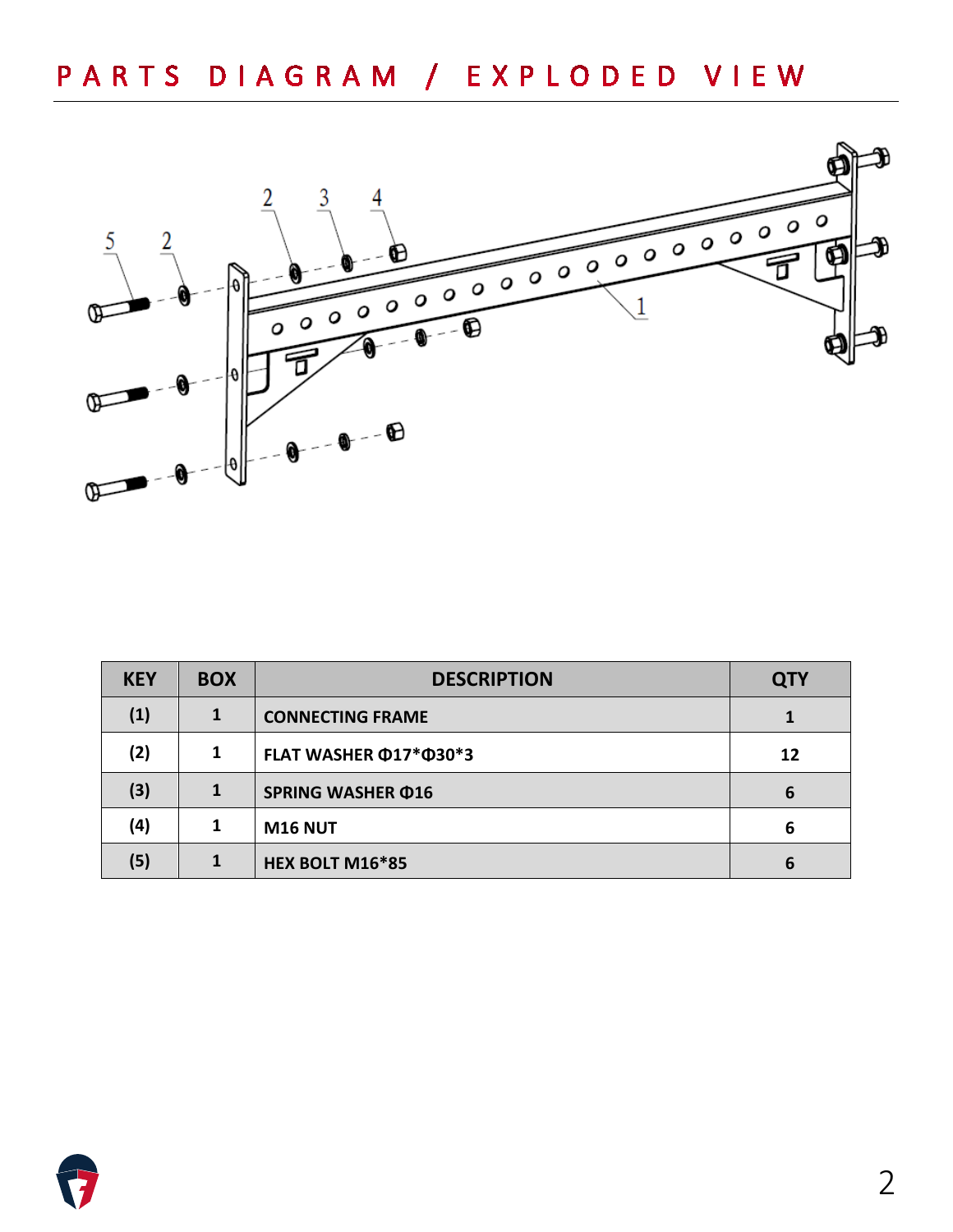#### **STEP 1**

Connect the Connecting Frame (1) and Upright Frame, using Flat Washer Φ17\*Φ30\*3 (2), Spring Washer Φ16 (3), M16 Nut (4) and Hex Bolt M16\*85 (5).